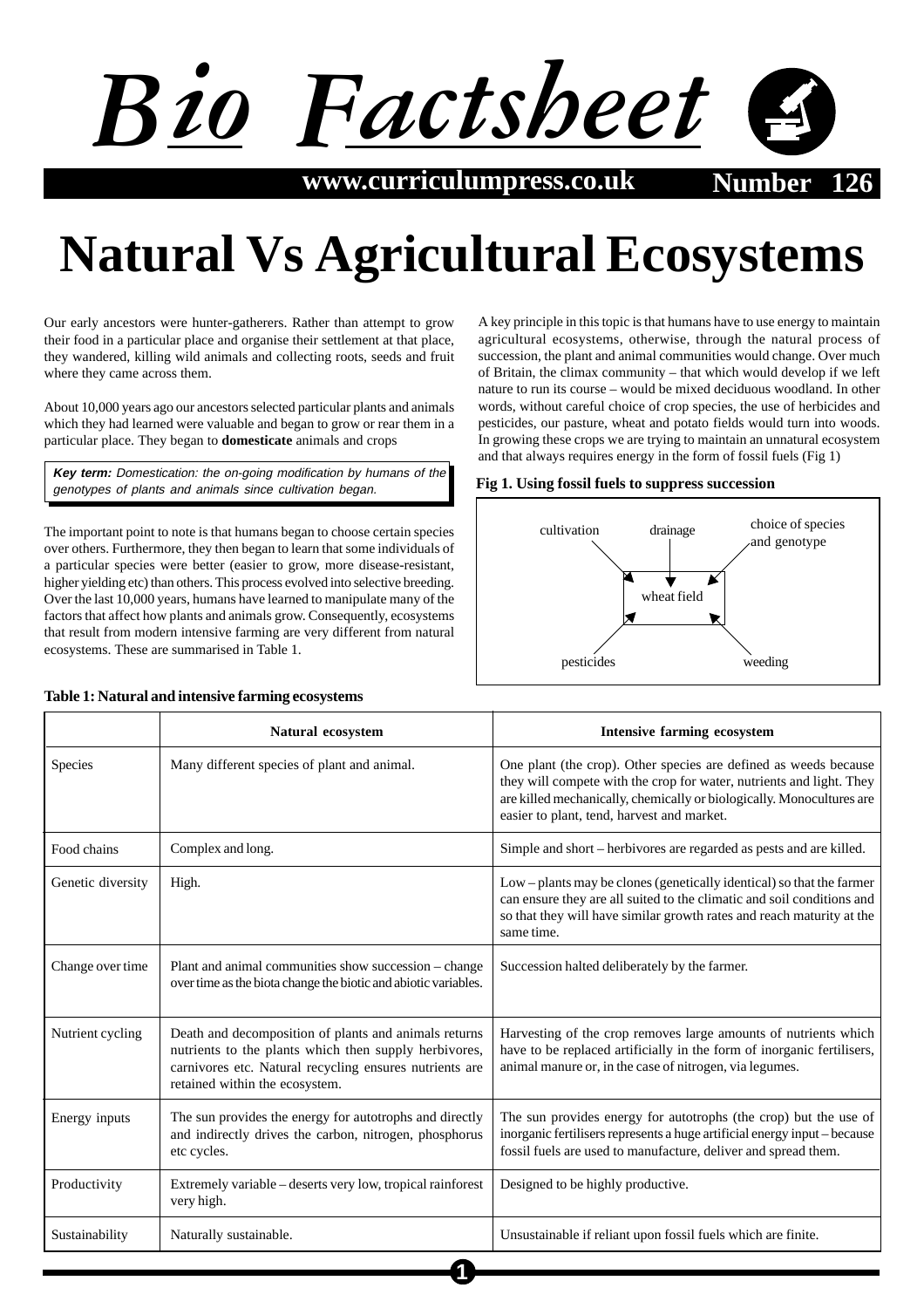One of the key questions facing humans is "How do we make our agriculture sustainable?" Table 2 summarises those aspects of modern agriculture that may not be sustainable

#### **Table 2. Unsustainable Practices.**

| <b>Practice</b>                                                                                                                  | Why does it occur?                                                                                                                    | <b>Problems</b>                                                                                                                               |
|----------------------------------------------------------------------------------------------------------------------------------|---------------------------------------------------------------------------------------------------------------------------------------|-----------------------------------------------------------------------------------------------------------------------------------------------|
| Keeping too many animals on one piece of<br>land.                                                                                | More animals $=$ more product.                                                                                                        | Overgrazing leads to soil erosion, which leads to<br>low fertility.                                                                           |
| Increased mechanisation.                                                                                                         | Faster, easier and can work in all weather<br>conditions.                                                                             | Fossil fuels will become more expensive as they<br>run out $-$ and they will run out!                                                         |
| Increased reliance on artificial (man-made)<br>fertilisers – ammonium nitrate, for example,<br>Increased reliance on pesticides. | Supplies nitrogen quickly $-$ essential for crop<br>growth.<br>Pest epidemics would otherwise occur,<br>particularly in monocultures. | Require huge amounts of fossil fuels to make,<br>transport and apply them. This is polluting and<br>is reliant upon a finite resource.        |
| Use of genetic monocultures.                                                                                                     | Easier to plant, grow, harvest and sell.<br>Reliable yield, therefore income.                                                         | Reduces genetic diversity. If a pest strikes, there<br>is no in-built variability in terms of resistance. If<br>one plant dies, they all may. |
| Excessive use of irrigation.                                                                                                     | Allows crop growth in arid areas.                                                                                                     | Salinisation can lead to a permanent loss of soil<br>fertility.                                                                               |

#### **Productivity and Energy Efficiency**

It is easy to confuse productivity and efficiency. Productivity refers to the amount of food we get per hectare. Productivity is certainly increasing as a result of huge inputs of fertilisers and pesticides, the use of selectively bred or genetically modified crops and the use of hormones and growth promoters. **But this is not necessarily the same as greater efficiency.**

The energy efficiency (EE) of an agricultural system can be defined as:

**The ratio between the energy given out of the system (in terms of food) and the energy put in.**

$$
E E = \frac{Energy output}{Energy input} \quad (meat, milk, crops, etc)
$$
\n(labor, fuel, fertiliser, pesticide, etc)

The EE ratio is useful because:

- 1. It allows us to compare different types of farming or production system.
- 2. It is a good measure of how a particular agricultural system is using up the Earth's finite resources.

If the EE ratio is less than 1, the system is effectively using up the Earth's resources faster than they can be replaced and is therefore unsustainable.

# *So how efficient are our agricultural systems?*

It is estimated that:

- In 1826 the EE of English agriculture was 40.
- In 1972 the EE of English agriculture was 2.

Thus, mechanisation and intensification have dramatically reduced efficiency *(Table 4)*.

#### **Table 4.**

| <b>System</b>                | <b>EE</b> ratio |
|------------------------------|-----------------|
| Slash and burn subsistence   | 28.00           |
| Intensive wheat production   | 3.00            |
| UK potato production         | 1.50            |
| US rice production           | 1.30            |
| UK intensive beef production | 0.08            |

Organic farming systems are roughly twice as energy-efficient as intensive farming systems and this is despite the fact that output is considerably lower. We need to look in more detail at the energy inputs.

| Energy Input $=$ Labour                                 | Hunting $+$<br>Gathering                    | Low population density.<br>Small groups followed seasonal availability of nuts, plants and game.<br>Each group needed a very large area.<br>$EE = 50 - 400$                                                                                 |  |  |
|---------------------------------------------------------|---------------------------------------------|---------------------------------------------------------------------------------------------------------------------------------------------------------------------------------------------------------------------------------------------|--|--|
| Energy Input $=$ Labour                                 | Cultivation $+$<br>Hunting $+$<br>Gathering | Population increase forced cultivation and then, as food production increased, this encouraged<br>people to stay put or to develop shifting cultivation.<br>$EE = 10$                                                                       |  |  |
| TIMIT<br>SELECTION OF CROPS AND ANIMALS - DOMESTICATION |                                             |                                                                                                                                                                                                                                             |  |  |
| Energy Input $=$<br>Labour and<br>Animals               | Annual<br>Cropping                          | Developed through necessity as population continued to increase – they could not afford<br>for land to be left fallow.                                                                                                                      |  |  |
| <b>Fossil Fuels</b><br>Energy Input $=$<br>and Labour   | Intensive<br>Agriculture                    | Rapid population increase makes land a scarce resource, so pressure is on to grow as much<br>food as possible on every hectare. Mexican shifting cultivation produces 1900kg of corn/ha.<br>In Kansas, corn yields $= 8500 \text{ kg/ha}$ . |  |  |

# **Table 3 Agriculture - How it got like this**

*(Key: EE = energy efficiency)*